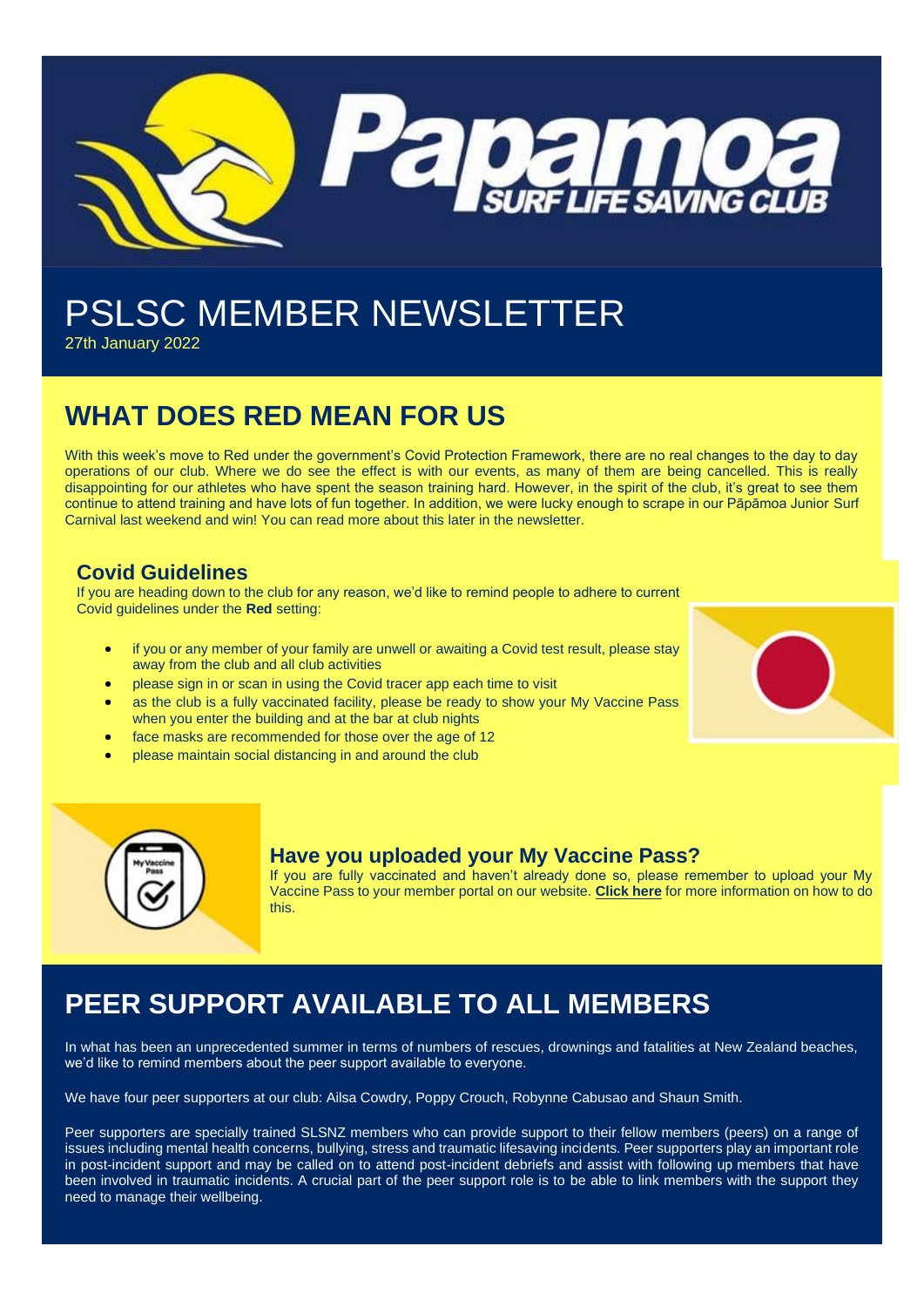**If you would like to talk to one of our peer supporters, here are their details: Ailsa Cowdry 027 324 5097 Poppy Crouch 027 537 7233 Robynne Cabusao 027 457 1019 Shaun Smith 027 542 1134**



#### **SLSNZ Counselling Support**

In addition to our club's peer supporters, members can contact Benestar, the counselling and wellbeing provider for SLSNZ members. All active lifeguards and current member volunteers (and their immediate families) have access to fully funded counselling and wellbeing resources through Benestar. This includes patrolling members, committee members, officials, coaches and peer supporters. Benestar have counsellors throughout New Zealand who can be selected and booked online by the user. They also can be booked by phone.

To access Benestar counselling either head to **<http://www.benestar.com/breg/xerocustomer>** or call **0800 360 364.** State you are from Surf Lifesaving and accessing as part of the Xero Assistance Program.

#### **Become a Peer Supporter**

If you would like to become a peer supporter or would like to find out more information about what it takes, please contact Ailsa Cowdry on 027 324 5097.



# **CLUB NIGHTS**

Club nights are still happening every Friday throughout the summer season. The bar is open from 5pm, the BBQ is available to use, and you are welcome to bring your own food. There is no food truck on site this week.

Please remember, if you or any member of your family are unwell, stay away from the club. Please scan or sign in on arrival. Whilst face masks are not compulsory at the club, they are recommended for those over the age of 12 when not eating or drinking. Please don't be offended if we ask to see your vaccine pass - there are different volunteers helping at each club night who may not know everyone.

# **JUNIOR SURF CONTINUES IN RED**

We're looking forward to getting all our nippers back to the beach on Sunday.

Throughout the season, age groups have been running in separate sessions which means we don't have to change too much under the Red Covid setting.



# **Here's a reminder of the current Covid guidelines specific to JS:**

- sign in using the Covid tracer app at each age group flag
- stay within your designated area and try to avoid moving between the age groups if you have children in different age groups, please have a different member of the family with each child
- leave the beach as soon as your age group session has finished if you are planning on staying at the beach with your family, please move away from the JS areas and get your children to remove their JS rash tops
- as our club is a fully vaccinated facility, please be ready to show your My Vaccine Pass if you enter the building
- please try to maintain social distancing when using the changing rooms and toilets

*There will not be any sausages available at JS this week. We will review this on an ongoing basis under the Red Covid setting.*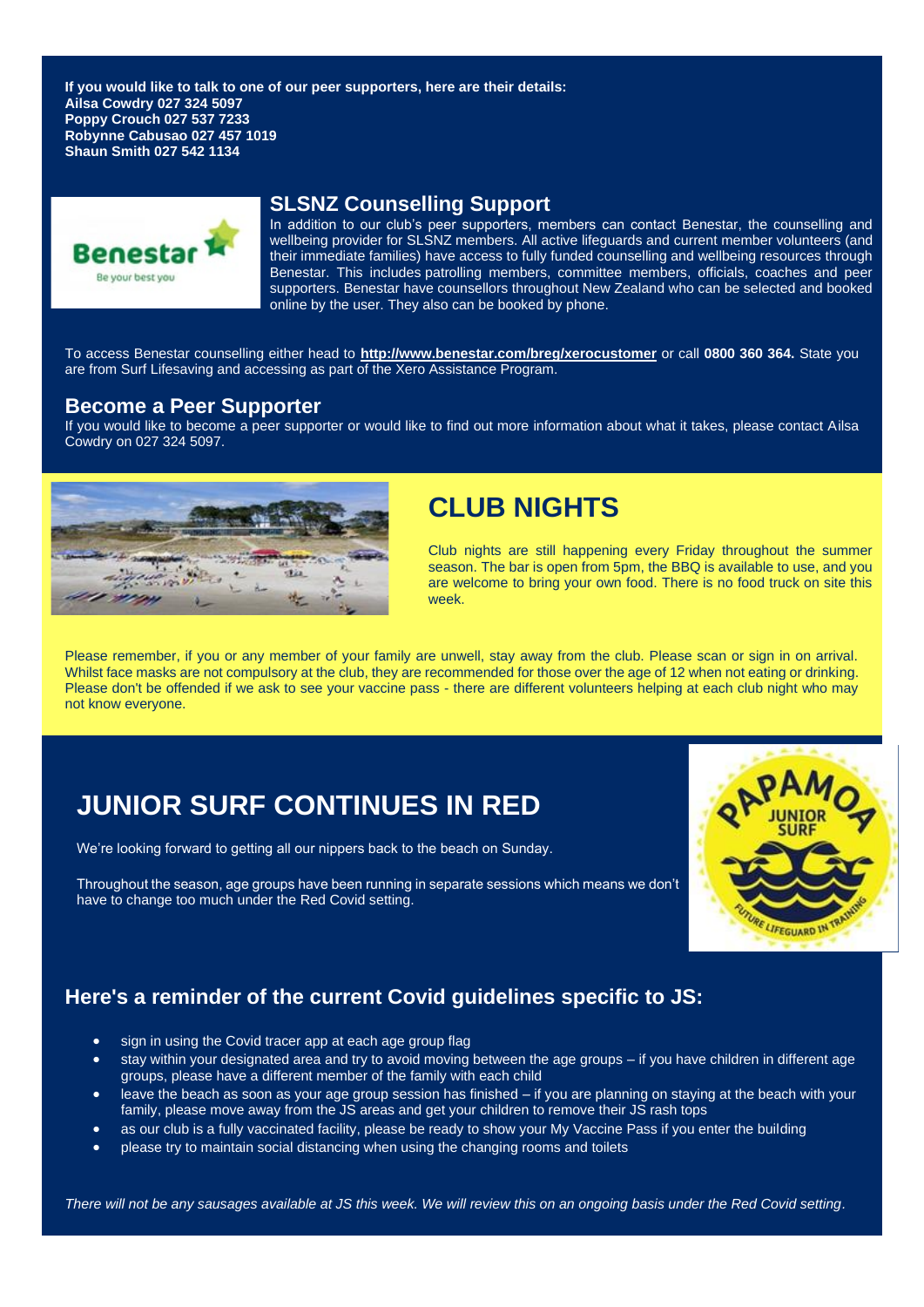## **Junior Surf Age Group Areas**



### **Our Athletes Did Us Proud**

With the red light looming ahead of us, we were very fortunate to have squeezed in our Pāpāmoa Junior Surf Carnival last Sunday. Featuring 320 athletes, this event boasted what may be the biggest assembly of Junior Surf athletes we'll see this season. Over a single day of racing, teams from the Mount, Omanu, Waihi, Whakatane, Opotiki, Whangamata and Pāpāmoa tested themselves on the beach and in the ocean.

The days racing highlighted the camaraderie, enjoyment and social side of the sport as our U11-U14 future lifeguards battled it out alongside their friends in a team event programme. While the beach events saw some great efforts, the focus was on the water, where athletes had a chance to show off their lifeguarding skills in the tube and board rescue. The display given by these future lifeguards highlights surf sport's importance in the delivery of fitter, faster lifeguards.

In the junior age groups, the U8-U10s raced a traditional race set that allowed them to show off the fundamental surf skills from which great lifequard's confidence and safety in the beach environment are made.

**Overall results saw Pāpāmoa fight off their rivals for first place, Mount Maunganui came second and Whakatane third.**





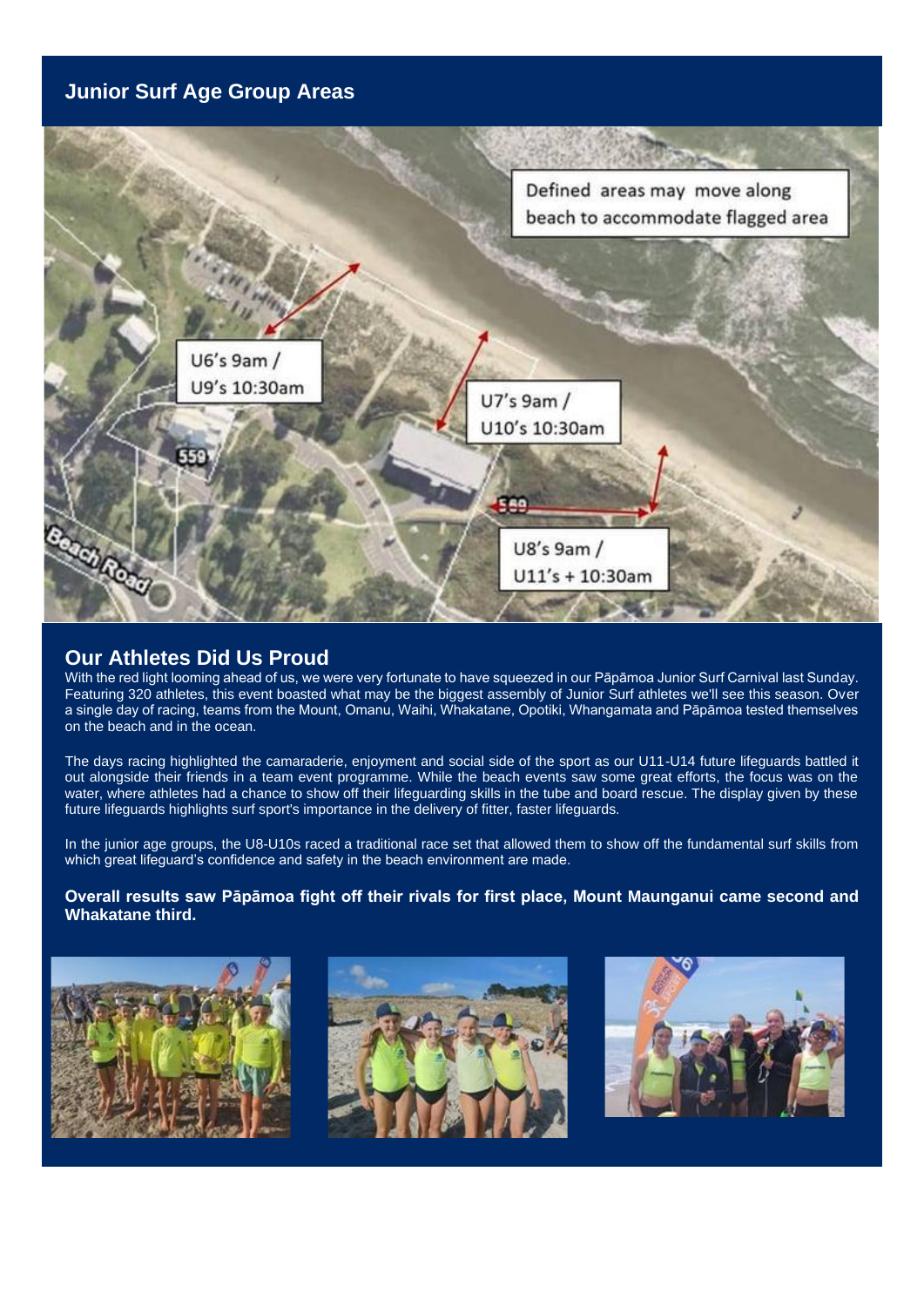

## **We Need You!**

Many Pāpāmoa clubbies and those from visiting clubs were delighted with the success of the Pāpāmoa Carnival which saw record numbers of athletes entered this year. The success of carnivals such as this comes down to one thing – **VOLUNTEERS**.

Every single person involved in running a day like this is doing so as a volunteer, from the set up crew, lifeguards, officials, team managers, health and safety and office staff. We see the same people year after year putting their hands up to help and we'd like to ask that more parents and caregivers start to think about how you can help next season. We particularly need more helpers in the under 8, 9 and 10 age groups. For this carnival we were lucky that volunteers from the older age groups stepped in to help.

So please think about what you could do to help in the future. In most cases, it is just a question of helping out on the day itself, when most parents/caregivers are at the beach already.

If you would like to find out more about what's involved or talk to someone about how you may be able to help, please contact Stephanie Mardon on 07 542 2122 or email Stephanie at **[juniorsurf@papamoalifeguards.co.nz](mailto:juniorsurf@papamoalifeguards.co.nz)**.

## **Thank You Volunteers**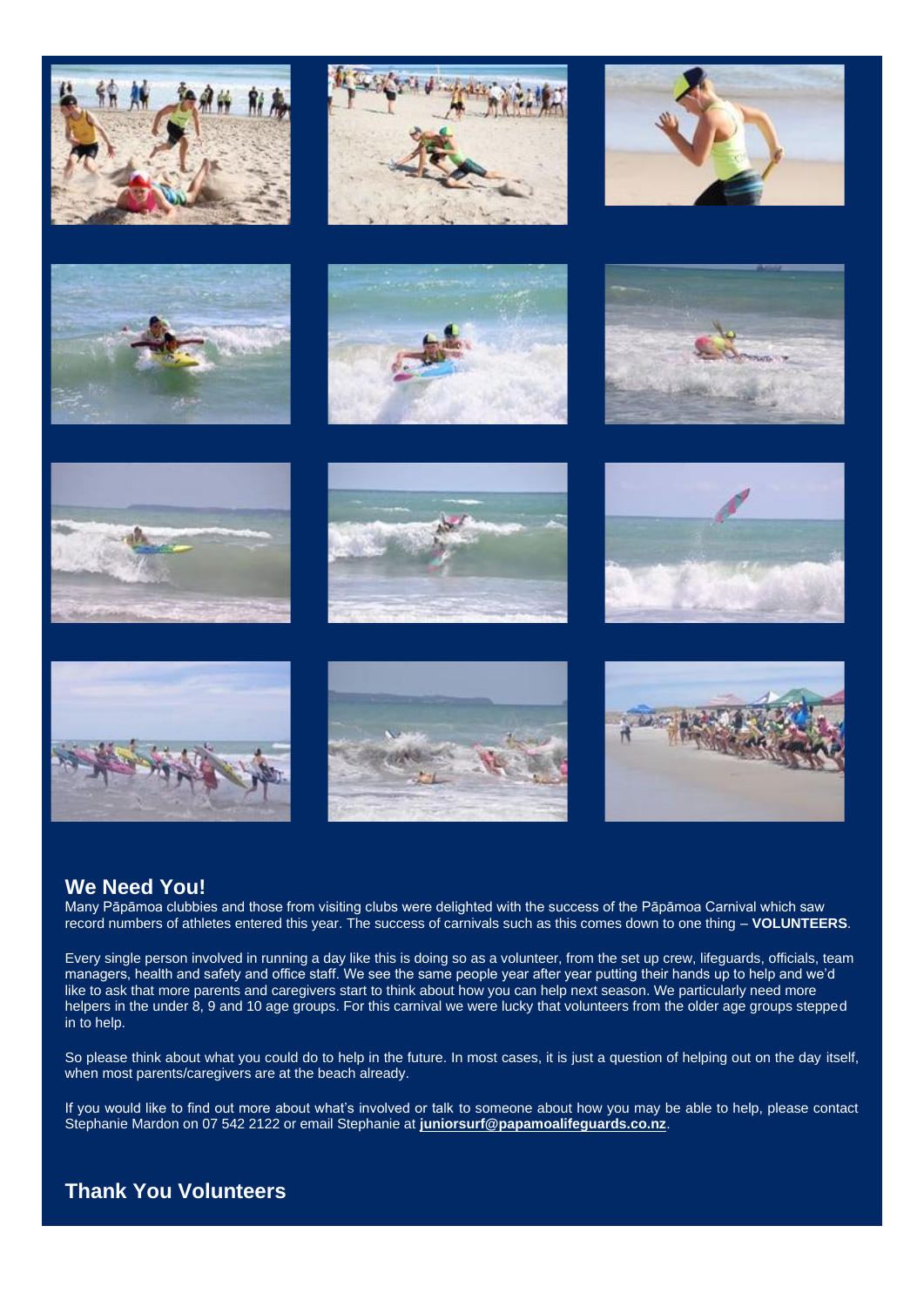

We'd like to extend a massive thank you to all the volunteers who helped make the Pāpāmoa Carnival such a success this year. Without you we cannot run these great events for our kids.



Volunteers were rewarded with a well-deserved free drink at the bar at the end of the day.

Please make sure you keep an eye on your emails and our **[JS Facebook page](https://www.facebook.com/groups/PSLSCJuniorSurf)** for ongoing updates during the season.

## **Our amazing summer weather continues...**

...so please stay safe at the beach with your family and remember to **swim between the flags.**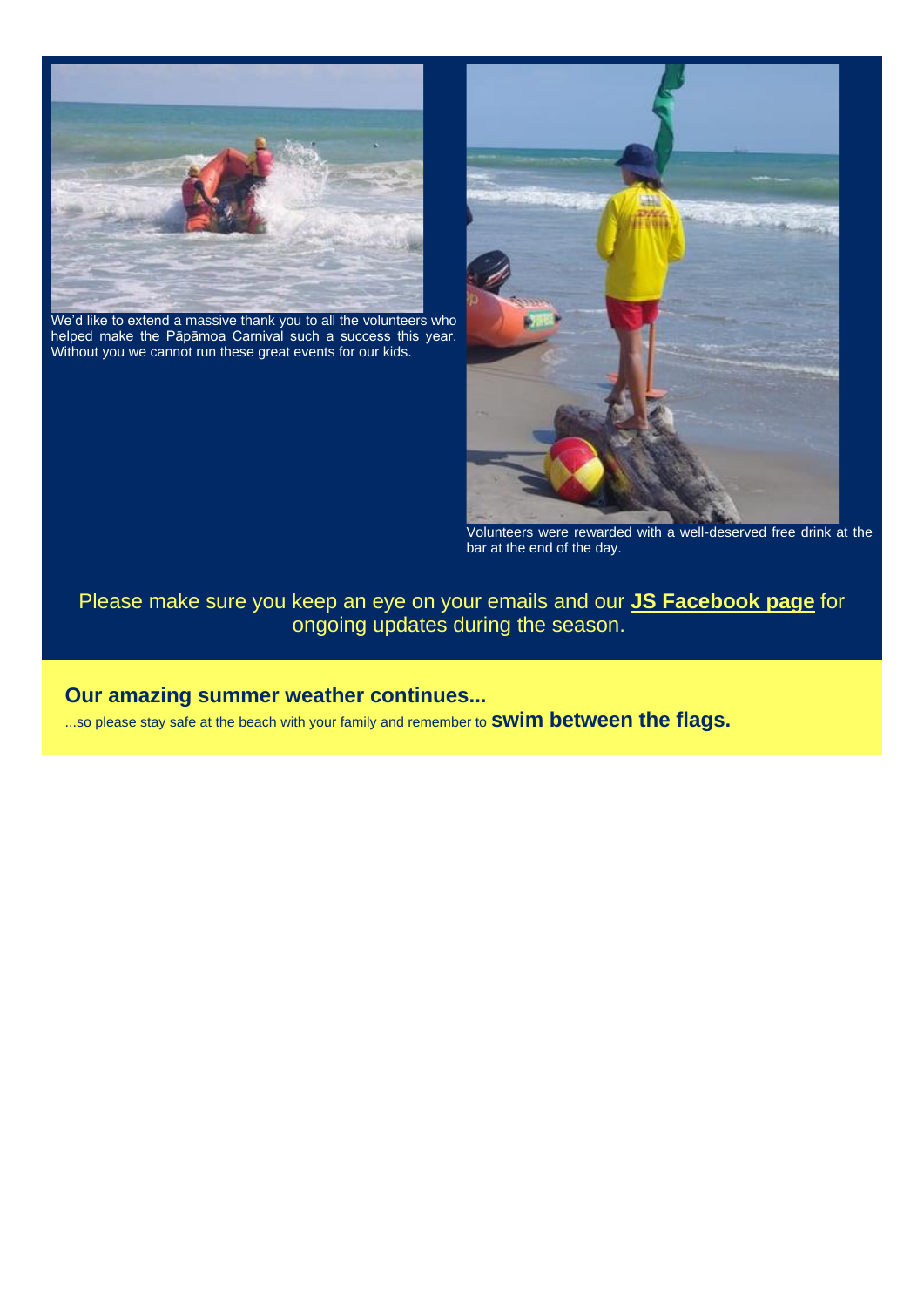

until it stops & you can swim back to shore or help arrives

#### **Remember these key tips for keeping safe at the beach this summer:**

**- Swim between the flags** – this is the safest place to swim and our lifeguards always have eyes on this area.

**- Be aware of the dangers** – check for rips and currents, snags and rocks.

**- Chat to lifeguards** - we're more than happy to point out dangers or give advice.

**- Keep children within arm's reach when in the water** - adults, not older children or teenagers, should always supervise children around water.

**- Know your limits** – don't overestimate your ability or under estimate the conditions - if in doubt, stay out.

**- Don't swim alone** – remember you will never be able to swim in the ocean as well as in a pool and cold water will make you tired.

**- Be sun smart** – and stay hydrated.

**- Dial 111** – if in trouble and there are no lifeguards around, the Police have a direct line to call our lifeguard squads.

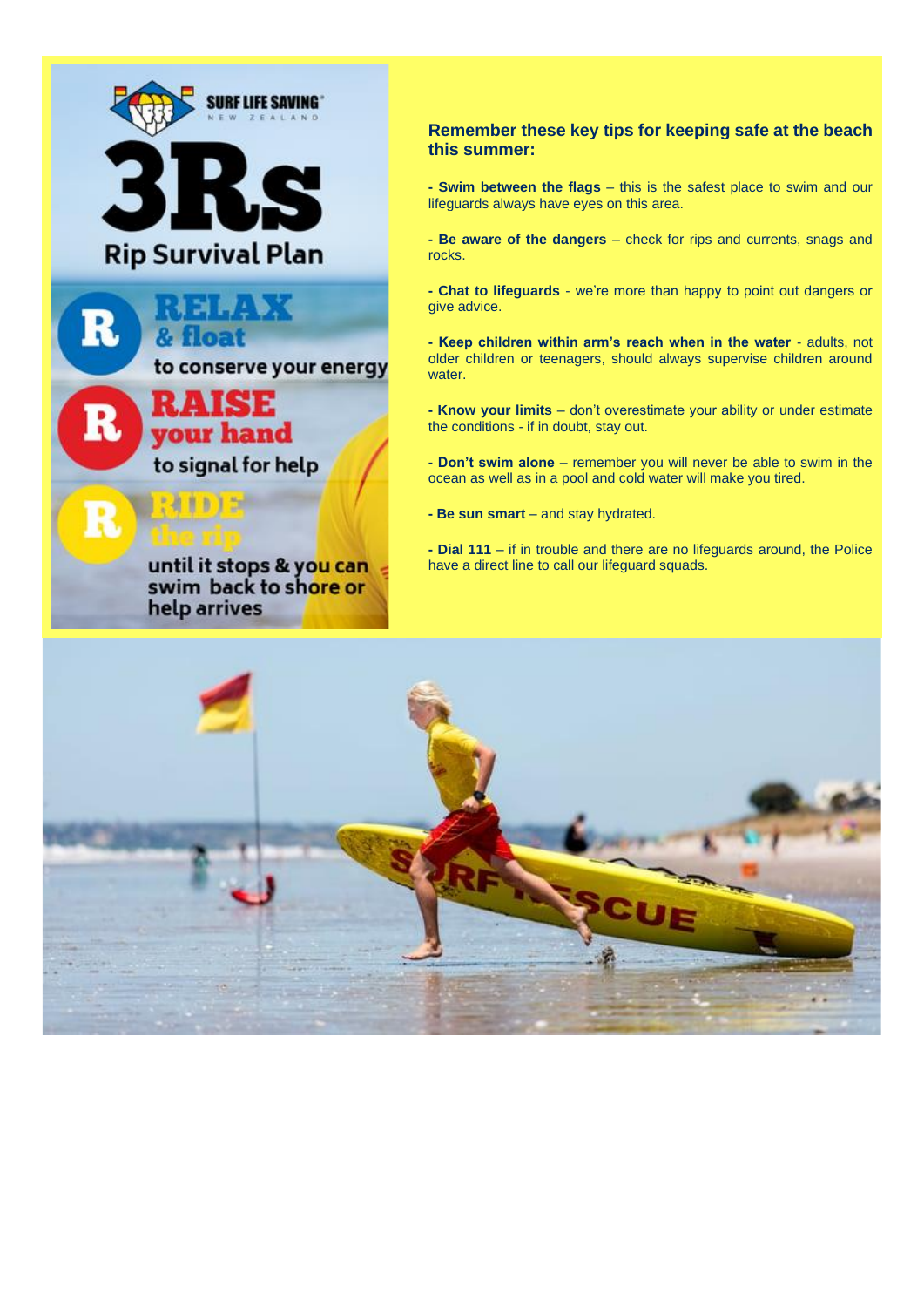# **PAPAMOA SLSC MEMBERS JOIN CLUBFIT FOR SO AND RECEIVE MEMBERSHIP DISCOUNTS**

Scan for





clubfit.co.nz

T's and C's apply. Offer available to active PSLSC members only: lifeguards, coaches, regular team managers and officials, committee members and competitive SLS athletes.<br>Offer not available to community associate members.

**Thank you to our sponsors who make all our programmes possible**